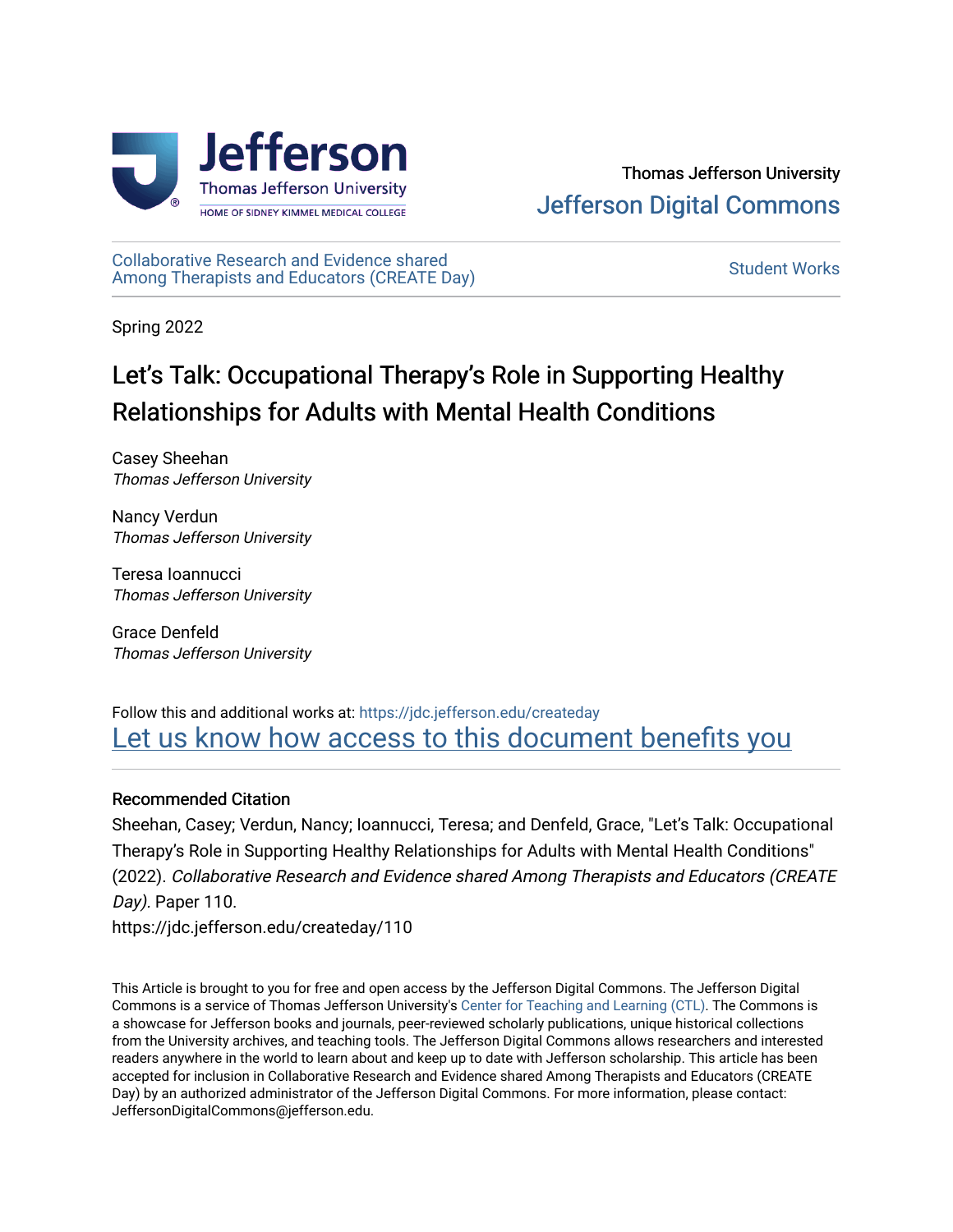## Let's Talk: Occupational Therapy's Role in Supporting Healthy Relationships for Adults with Mental Health Conditions

**Authors**: Casey Sheehan, Nancy Verdun, Teresa Ioannucci, Grace Denfeld

**Faculty/Librarian Mentors:** E.Adel Herge, OTD, OTR/L, FAOTA, Paul Hunter DMD, MLIS

Gary Kaplan, MSLIS, AHIP

Presented in partial fulfillment of the Master of Science in Occupational Therapy degree at Thomas Jefferson University.

**PICO:** What interventions within the scope of occupational therapy practice support health interpersonal relationships in adults with mental health conditions?

### **Methods**

- **Databases**: PubMed, APA PsycNet, CINAHL
- **Sample Search Terms:**
	- o **P:** Mental Disorders, Schizophrenia, Borderline Personality Disorder, Depression, Anxiety
	- o **I:** Occupational Therapy, Occupational Therapists, Cognitive Behavioral Therapy, Group Therapy, Cognitive Rehabilitation, Therapeutic Interventions
	- o **O:** Interpersonal Relations, Sexuality, Mental Health, Relational Development, Social Participation, Intimate Relationships
- **Number of articles:** Initial Search: N= 2123; After title, abstract, and full text screen N= 17 articles

| <b>вления</b>        |                 |                                                     |                                                |
|----------------------|-----------------|-----------------------------------------------------|------------------------------------------------|
| <b>Themes</b>        | <b>Strength</b> | <b>Articles</b>                                     | <b>Clinical Implications</b>                   |
|                      | оf              |                                                     |                                                |
|                      | <b>Evidence</b> |                                                     |                                                |
|                      |                 |                                                     |                                                |
| Cognitive-           | Strong          | Elbogen et al., 2019; Inchausti et al., 2018; Iwata | Interventions using a cognition-based approach |
| based                |                 | et al., 2017; McCarron et al., 2019; Park et al.,   | demonstrates effectiveness in reduction of     |
| <b>Interventions</b> |                 | 2020; Wojtalik & Eack, 2019; Alden et al., 2018;    | aggressive behaviors and improvements in       |
| $n=9$                |                 | Baucom et al., 2017; Pot-Kolder et al., 2018        | various types of interpersonal relationships.  |
| <b>Social</b>        | Strong/         | McCarron et al., 2019; Mediavilla et al., 2021;     |                                                |
| <b>Support</b>       | Moderate        | Inchausti et al., 2018; Wojtalik & Each, 2019;      | Utilization of a group format and partner      |
| <b>Systems</b>       |                 | Fjeldstad et al., 2017; Gang-sook et al., 2017;     | involvement in treatment promotes social       |
| $n=12$               |                 | Radnitz et al., 2019; Joyce et al., 2017; Baucom    | participation and encourages relational        |
|                      |                 | et al., 2018; Baucom et al., 2017; Elbogen et al.,  | development in a naturalistic context.         |
|                      |                 | 2019; Ellis et al., 2021                            |                                                |
| Occupational         | Strong          | Ellis et al., 2021; Radnitz et al., 2019; Joyce et  | Interventions that included an occupational    |
| <b>Therapy</b>       |                 | al., 2017; Iwata et al., 2017; Mashimo et al.,      | therapist, either led by or on the team,       |
| <b>Involvement</b>   |                 | 2020                                                | strengthened social connection and were        |
| $n=5$                |                 |                                                     | highly successful and acceptable by            |
|                      |                 |                                                     | participants.                                  |

### **References**:

\*Alden, L. E., Buhr, K., Robichaud, M., Trew J. L., & Plesencia, M. L. (2018). Treatment of social approach processes in adults with social anxiety disorder. *Journal of Counseling and Clinical Psychology, 86*(6), 505- 517. http://dx.doi.org/10.1037/ccp0000306

American Occupational Therapy Association. (2020). Occupational therapy practice framework: Domain and Process (4th ed.). *American Journal of Occupational Therapy*, 74(Suppl. 2), 7412410010. http://doi.org./10.5014/ajot.2020.74S2001

- American Psychological Association. (n.d.). APA Dictionary of Psychology. American Psychological Association. Retrieved April 12, 2022, from https://dictionary.apa.org/interpersonal-relations
- \*Baucom, D. H., Fischer, M. S., Worrell, M., Corrie, S., Belus, J. M., Molyva, E., & Boeding, S. E. (2018). Couple-based intervention for depression: An effectiveness study in the National Health Service in England. *Family Processes*, 57, 275-292. https://doi.org/10.1111/famp.12332

\*Baucom, D. H., Kirby, J. S., Fischer, M. S., Baucom, B. R., Hamer, R., & Bulik, C. M. (2017). Findings from a couple-based open trial for adult anorexia nervosa. *Journal of Family Psychology, 31*(5), 584-591. http://dx.doi.org/10.1037/fam0000273

Cloutier, B., Francoeur, A., Samson, C., Ghostine, A., & Lecomte, T. (2021). Romantic relationships, sexuality, and psychotic disorders: A systematic review of recent findings. *Psychiatric Rehabilitation Journal, 44*(1), 22–42. [https://doi.org/10.1037/prj0000409](https://psycnet.apa.org/doi/10.1037/prj0000409)

#### **Results**